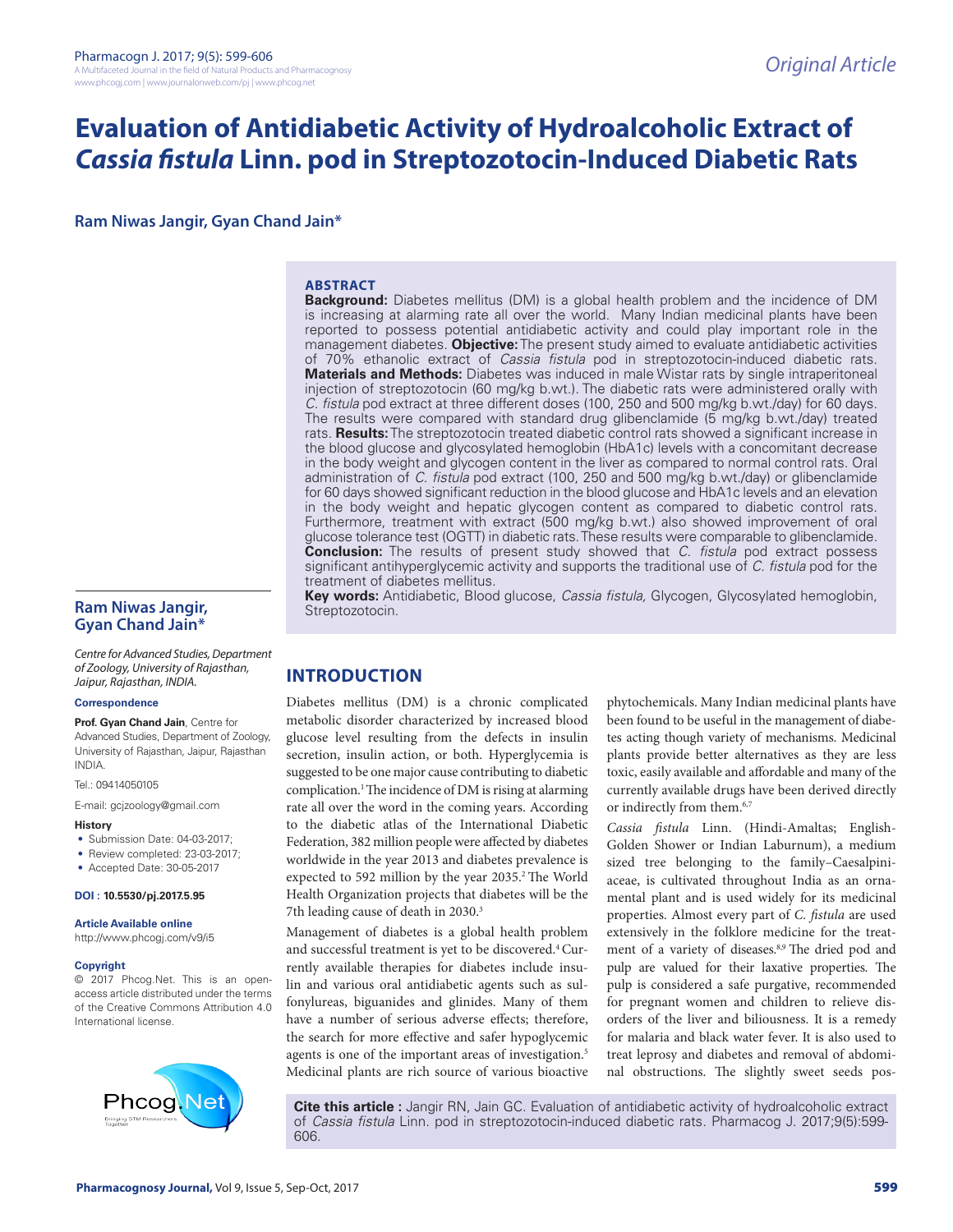sess laxative, carminative, cooling and antipyretic properties. They are also used to relieve constipation and to treat jaundice, biliousness, skin disease and swollen throat.<sup>10</sup> The plant has been reported to possess various pharmacological activities such as anticancer,<sup>11</sup> antifertility,<sup>12</sup> antifungal,<sup>13</sup> antihelmintic,<sup>14</sup> antihyperlipidemic,<sup>15</sup> anti-inflammatory,<sup>16</sup> Antipyretic activity,<sup>17</sup> antioxidant,<sup>18</sup> antimicrobial,<sup>19</sup> hepatoprotective,<sup>20</sup> immunomodulatory,<sup>21</sup> and laxative effects.<sup>22</sup>

Phytochemical studies revealed that the edible fruit tissue of the Indian laburnum is a rich source of potassium, calcium, iron, manganese and also of aspartic acid, glutamic acid and lysine amino acids.<sup>9</sup> The seeds of the plant are rich in glycerides with linoleic, oleic, stearic and palmitic acids as major fatty acids together with traces of caprylic and myristic acids and carbohydrates like galactomannan.23,24 Pods contained flavon-3-ol and proanthocyanidins like catechin, epiafzelechin, epicatechin, procyanidin B-2,<sup>25</sup> rhein; 1,8-dihydroxy-3-anthraquinone carboxylic,<sup>26</sup> fistulic acid,<sup>27</sup> 3-formyl-1- hydroxy-8-methoxy anthraquinone,<sup>28</sup> diterpene; 3β-hydroxy-17-norpimar-8(9)-en-15-one,<sup>29</sup>5-Nonatetracontanone, 2-hentriacontanone, triacontane, 16-hentriacontanone and β-sitosterol,<sup>30</sup> kaempferol and dihydrokaempferol.<sup>31</sup> Recently presence of quercetin dehydrates has also been confirmed by Laxmi et al, (2015).<sup>19</sup> Oxyanthraquinones, chrysophanol and chrysophanein, were also isolated from the seeds of *C. fistula* by Kuo *et al*., (2002).32

Antihyperglycemic activity of *C. fistula* roots,<sup>33</sup> bark,<sup>34-37</sup> leaves<sup>38,39</sup> and flowers,<sup>40,41</sup> has been reported in diabetic animals by various workers. But reports on antidiabetic activity of *C. fistula* pods are very scanty.<sup>42</sup> Moreover, in traditional medicine, the pods of *C. fistula* are used in the treatment of diabetes.<sup>43</sup> Thus the present study was undertaken to investigate the antidiabetic efficacy of 70% ethanolic extract of *C. fistula* pod in streptozotocin induced diabetic rats.

# **MATERIAL AND METHODS**

### Plant material and preparation of extract

Fresh pods of *C. fistula* were collected in the months April-May, 2013, from the campus of University of Rajasthan, Jaipur. The plant was taxonomically identified by Prof. K.P. Sharma, Incharge, Herbarium, Department of Botany, University of Rajasthan, Jaipur, India where a voucher specimen (Specimen no. RUBL21057) was deposited. The fresh pods were washed with distilled water, shade dried, and powdered in an electric grinder. The powder (300 g) was suspended in 70% ethanol and allowed to stand for 24 h. The mixture was subjected to soxhlet apparatus for extraction at 60°C-70°C for 35 h. It was then filtered using a filter paper and the filtrate was evaporated to dryness in an oven at 40°C. A brownish residue weighing 38.5 g (12.83% of dried powder) was obtained. This was kept in an air tight bottle in a refrigerator until used. The extract was suspended in water before administering to experimental animals.

# Animals

Colony bred, adult, healthy, male rats of Wistar strain (*Rattus norvegicus*) weighing 170-200 g were used in the present study. The animals were housed in polypropylene cages under standard husbandry conditions (12 h light / dark cycle;  $25 \pm 3$ °C temperature). Rats were provided with water and nutritionally adequate pellet diet (Aashirwad Food Industries, Chandigarh, India) *ad libitum*. The animals were maintained as per guidelines of the Committee for the Purpose of Control and Supervision of Experiments on Animals (CPCSEA). The study was approved by the Animal Ethical Committee of the Centre of Advanced studies, Department of Zoology, University of Rajasthan, Jaipur (India).

### Chemicals

Streptozotocin was obtained from Himedia Laboratory limited, Mumbai, India. Glibenclamide tablets (Daonil; Aventis Pharma. Ltd., India) were purchased from the medical store. All other chemicals and reagents used were of analytical grade.

# Experimental induction of diabetes

Diabetes mellitus was induced by a single intraperitoneal injection of streptozotocin (STZ) dissolved in citrate buffer (pH 4.5) at a dose of 60 mg/kg body weight into overnight fasted rats. The STZ treated animals were given 2% glucose solution for 24 h after 5 h of STZ injection to prevent initial drug induced hypoglycemic mortality. Development of diabetes was verified after one week of STZ injection by measuring the blood glucose level in blood samples obtained from the tail vein of overnight fasted rats. The rats having blood glucose level above 250 mg/dl were considered to be diabetic and used in the study. This day was considered as the zero (0) day of the experiment.

# Experimental design

The rats were divided into six different groups, each consisting of six animals and treated as follows:

Group I: Control rats receiving vehicle (0.5 ml distilled water /rat/day) orally for 60 days.

**Group II:** Diabetic rats receiving vehicle (0.5 ml distilled water /rat/day) orally for 60 days.

**Group III:** Diabetic rats receiving *C. fistula* extract (100 mg/kg b.wt./ day) orally for 60 days.

**Group IV:** Diabetic rats receiving *C. fistula* extract (250 mg/kg b.wt./ day) orally for 60 days.

**Group V:** Diabetic rats receiving *C. fistula* extract (500 mg/kg b.wt./day), orally for 60 days.

**Group VI:** Diabetic rats receiving glibenclamide standard drug (5mg/kg b.wt./day) orally for 60 days.

# Autopsy

After 24 hours of the last treatment, all the overnight fasted animals of different groups were weighed and autopsied under mild ether anesthesia. Blood was collected directly by cardiac puncture of which 2 ml was added to an anticoagulant vial for the estimation of parameters in blood. The remaining blood sample was allowed to clot and serum was separated and stored at -20  $\rm{^{\circ}C}$  for future use. The vital organs from each rat were dissected out, cleaned off from adherent fat and blood clot and weighed on a digital electronic balance. Half of the tissues were fixed in Bouin's fixative and remaining half were kept frozen at -20 °C for future use.

# Body weight

Body weights of the control and treated rats were recorded prior to STZ injection and than 1 week after STZ induction (0 day of experiment). Body weights were further recorded at 15 day interval for a period of 60 days.

# Determination of blood glucose

Blood samples were collected from the tail vein of overnight fasting rats and basal blood glucose levels were determined prior to STZ injection and than 1 week after STZ induction (0 day of experiment) by using a glucometer (One Touch Ultra blood monitoring system from Life Scan, Johnson and Johnson Company, California, USA). Fasting blood glucose levels of control, diabetic and treated rats were further determined at 15 day interval for a period of 60 days.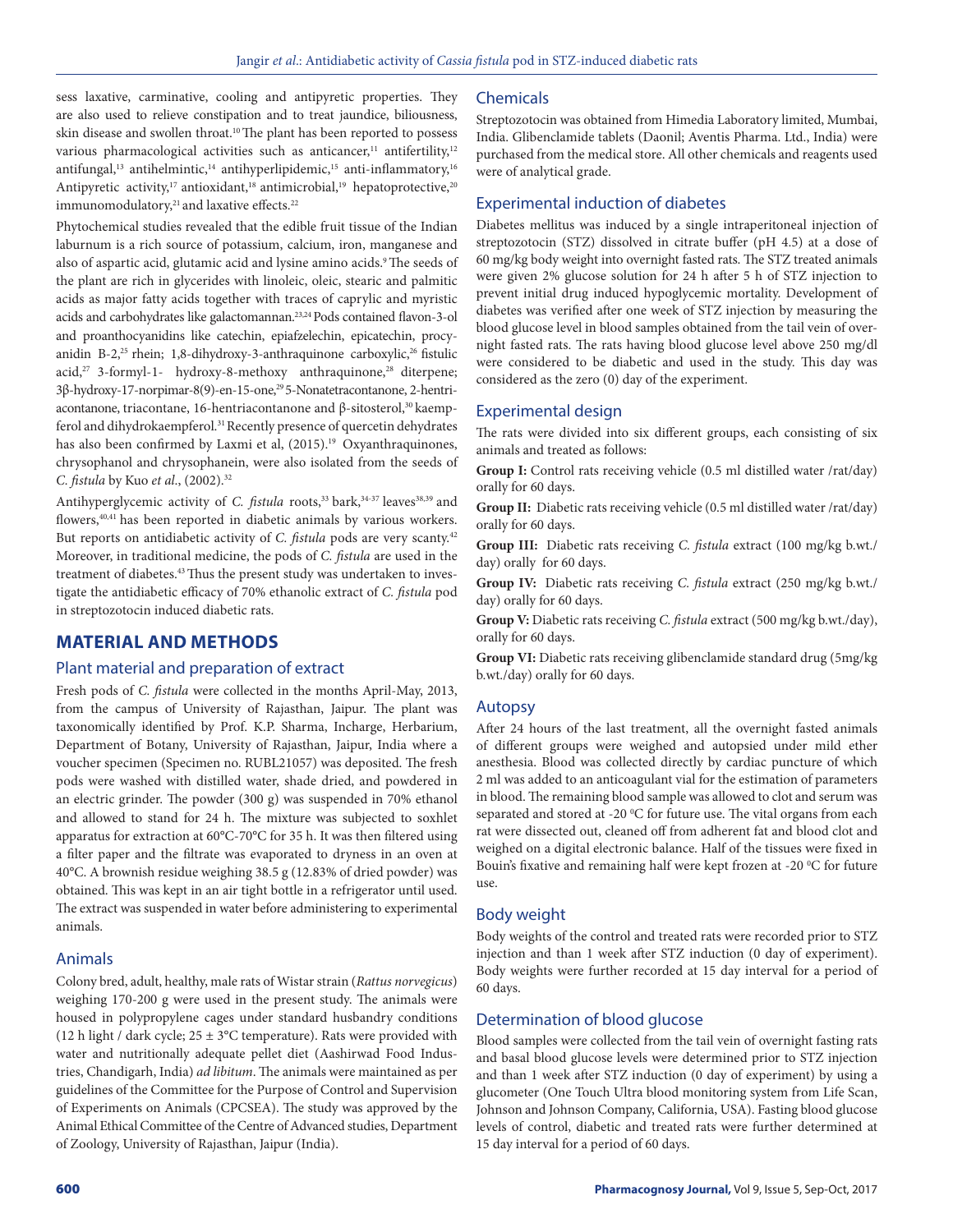#### Oral glucose tolerance test (OGTT)

At the 55 days of experimental period, oral glucose tolerance test (OGTT) was performed in control, diabetic, *C. fistula* (high dose 500 mg/kg) and glibenclamide treated groups. After overnight fasting blood glucose level was estimated (0 minutes). Without delay, a glucose solution (2 gm/kg b.wt.) was administered orally. Blood samples were taken from the tail vein at 30, 60, 90 and 120 mins after glucose administration and blood glucose level were monitored.

# Glycosylated hemoglobin, hemoglobin and glycogen

Glycosylated hemoglobin (HbA1c) was estimated by glycohemoglobin reagent set (Accurex Biomedical Pvt. Ltd. Mumbai, India) and total hemoglobin (Hb) concentration by using Sahli's apparatus. For estimation of glycogen, liver tissue samples were carefully dissected out and stored at -20ºC until biochemical analysis.44

#### **Statistical analysis**

All the data are expressed as mean ±SEM. The data were statistically analyzed with one way ANOVA followed by Tukey's as a *post hoc* test using version 20.0 of IBM SPSS statistics software. Differences in the means were considered significant at p≤0.05.

#### **RESULTS**

#### Body weight

Changes in body weight of the normal control, diabetic control and experimental rats are depicted in Table 1. The mean body weight of the rats of normal control group was significantly elevated by 7.22% (P≤0.05), 10.12% (P≤0.01), 16.65% (P≤0.001) and 23.34% (P≤0.001) respectively after the 15, 30, 45 and 60 days of treatment period when compared to their initial body weight. In contrast to this, the mean body weight of untreated diabetic control rats (group II) was significantly decreased by 5.57%(P≤0.05), 9.38%(P≤0.001), 13.47%(P≤0.001) and 15.61%(P≤0.001) respectively after the 15, 30, 45 and 60 days of experimental period when compared with their initial body weight (0 day).

Diabetic rats treated with *C. fistula* pod extract at different doses (100, 250 and 500 mg/kg b.wt./day) showed duration dependent increase in the mean body weight when compared to their initial body weight but it was comparatively less than that of normal control rats. At low dose treatment (group III) a significant gain (5.63%, P≤0.05) in the body weight was observed only after 60 days period. In medium dose group (group IV) a significant gain of 6.07% (P≤0.05) and 8.46% (P≤0.01) in body weight was observed after both 45 and 60 days of treatment respectively. The rats of highest dose group showed significant gain in body weight after 30 days (P≤0.05, 3.57%), 45 days (P≤0.05, 9.95%) and 60 days (P≤0.001, 12.94%) of treatment compared with their initial body weight (0 day). In diabetic rats treated with glibenclamide (group VI), the body weight gain recorded was 7.71% (P≤0.05), 10.25% (P≤0.01) and 14.29% (P≤0.001) respectively after 30, 45 and 60 days of treatment period as compared with their initial body weight (0 day).

#### Blood glucose

Changes in fasting blood glucose level in normal control and experimental rats are depicted in Table 2. Normal control rats (group I) showed sustained blood glucose level throughout the experimental period. In contrast to this, continuous increase in fasting blood glucose levels was recorded in untreated diabetic control rats (group II) by 5.42%, 9.44% and 13.27% (P≤0.05) and 16.40% (P≤0.01) respectively after 15, 30, 45 and 60 days of experiment period as compared with their corresponding values on 0 day.

The fasting blood glucose levels in diabetic rats treated with 100, 250 and 500 mg/kg b.wt./day doses of *C. fistula* pod extract showed significant dose dependent decline after 15, 30, 45, and 60 days of treatment except in lower dose group where significant decline in blood glucose level recorded only after 30 days. The reduction in blood glucose level observed in the *C. fistula* extract (100, 250 and 500 mg/kg) treated rats on 60 days treatment duration was 37.25%, 43.97% and 50.13% respectively.

In diabetic rats receiving glibenclamide treatment (group VI), the fasting blood glucose level also reduced significantly( $P \le 0.001$ ) by 38.77%, 53.34%, 61.32 and 62.84% respectively after 15, 30, 45 and 60 days of treatment as compared with corresponding values on 0 days.

#### Oral glucose tolerance test (OGTT)

Figure 1 shows the changes in the blood glucose levels in normal control and different experimental groups after oral administration of glucose (2g/kg b.wt.). In all experimental groups oral feeding of glucose induced a significant elevation in blood glucose after 30 minutes as compared with corresponding values on 0 min. After 120 min the blood glucose

#### **Table 1: Effects of** *C. fistula* **pod extract on body weight (g) in STZ-induced diabetic rats**

| <b>Treatment</b> | <b>STZ Treatment</b><br>Day | $0th$ day         | 15 <sup>th</sup> Day                         | 30 <sup>th</sup> Day                         | 45 <sup>th</sup> Day                         | 60 <sup>th</sup> Day                         |
|------------------|-----------------------------|-------------------|----------------------------------------------|----------------------------------------------|----------------------------------------------|----------------------------------------------|
| Group I          | $186.67 \pm 3.33$           | $189.17 \pm 3.75$ | $202.83 \pm 2.30^a$<br>$(+7.22)$             | $208.33 \pm 3.88$ <sup>b</sup><br>$(+10.12)$ | $220.67 \pm 3.16$ <sup>c</sup><br>$(+16.65)$ | $233.33 \pm 2.25$ <sup>c</sup><br>$(+23.34)$ |
| Group II         | $192.50 \pm 2.14$           | $179.33 + 2.29$   | $169.33 \pm 1.96$ <sup>a</sup><br>$(-5.57)$  | $162.50 + 1.78$ <sup>c</sup><br>$(-9.38)$    | $155.17 \pm 1.68$ <sup>c</sup><br>$(-13.47)$ | $151.33 \pm 3.23$ <sup>c</sup><br>$(-15.61)$ |
| Group III        | $194.00 \pm 2.78$           | $180.17 \pm 2.36$ | $181.67 + 2.11$ <sup>ns</sup><br>$(+0.83)$   | $183.00 \pm 1.90$ <sup>ms</sup><br>$(+1.57)$ | $186.17 + 2.04$ <sup>ns</sup><br>$(+3.33)$   | $190.33 + 2.29^a$<br>$(+5.63)$               |
| Group IV         | $193.83 \pm 1.90$           | $181.00 \pm 2.10$ | $183.33 + 2.12$ <sup>ns</sup><br>$(+1.28)$   | $187.67 + 2.97$ <sup>ns</sup><br>$(+3.68)$   | $192.50 + 3.19a$<br>$(+6.07)$                | $196.33 + 3.07^b$<br>$(+8.46)$               |
| Group V          | $187.50 \pm 3.34$           | 172.50±2.49       | $178.67 \pm 3.01$ <sup>ns</sup><br>$(+3.57)$ | $186.83 + 2.91a$<br>$(+8.33)$                | $189.67 + 4.48a$<br>$(+9.95)$                | $194.83 \pm 3.43$ <sup>c</sup><br>$(+12.94)$ |
| Group VI         | $188.00 \pm 2.44$           | $177.17 \pm 3.02$ | $183.17 + 2.76$ <sup>ns</sup><br>$(+3.38)$   | $190.83 + 2.61$ <sup>a</sup><br>$(+7.71)$    | $195.33 + 3.57^b$<br>$(+10.25)$              | $202.50 + 4.25$ <sup>c</sup><br>$(+14.29)$   |

Level of significance: Value in parenthesis indicate % change Values represent mean  $\pm$  SEM (n=6)

 $ns =$  non significant;  $a = P \le 0.05$ ;  $b = P \le 0.01$ ;  $c = P \le 0.001$ , normal control, diabetic control, *C. fistula* extract and glibenclamide treated rats compared with their corresponding values on 0 day.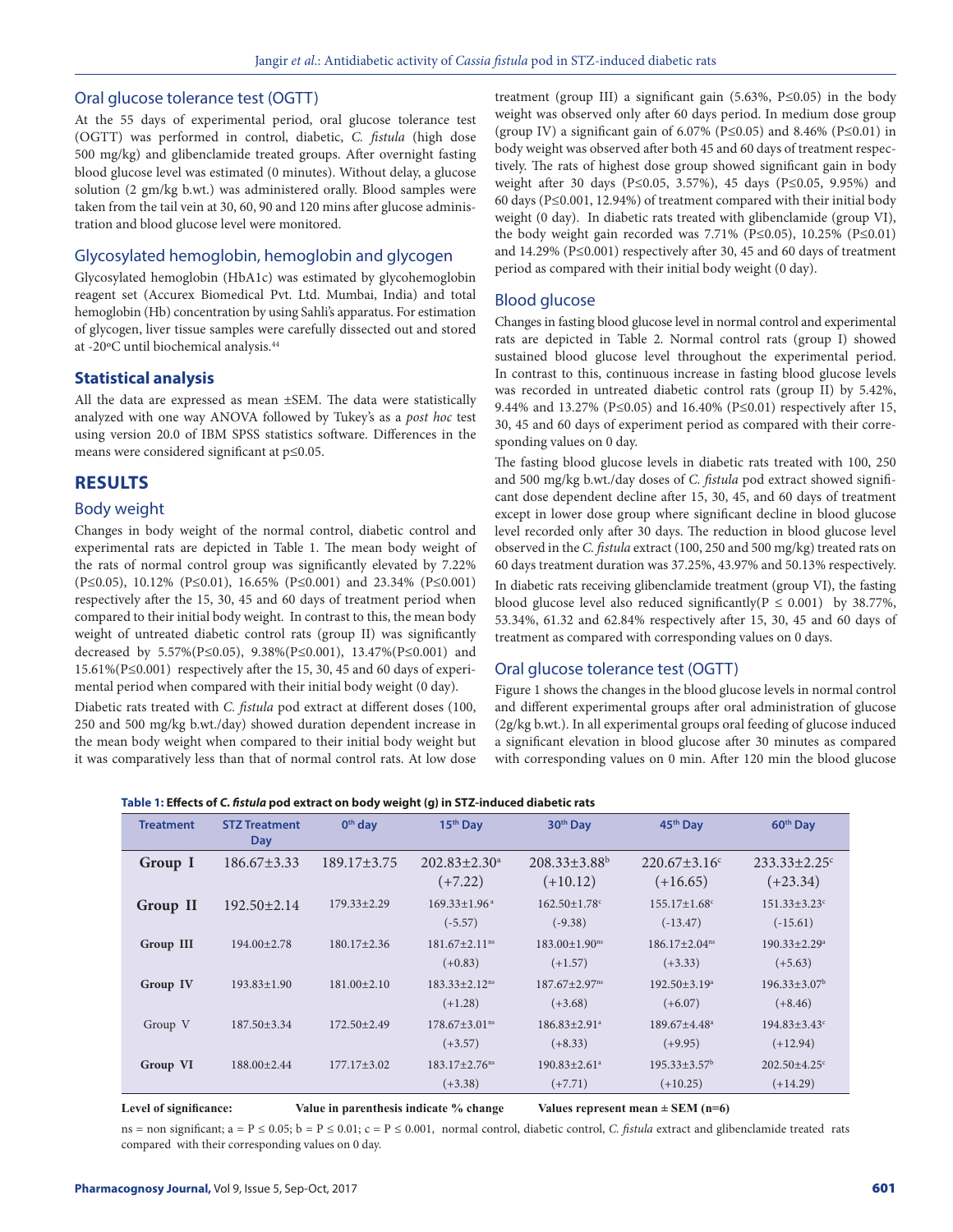| <b>Treatment</b> | <b>STZ</b><br>treatment<br>day | 0 <sup>th</sup> Day | 15 <sup>th</sup> Day             | 30 <sup>th</sup> Day            | 45 <sup>th</sup> Day            | 60 <sup>th</sup> Day            |
|------------------|--------------------------------|---------------------|----------------------------------|---------------------------------|---------------------------------|---------------------------------|
| Group I          | 81.66±1.47                     | 84.17±1.92          | $82.50 \pm 2.29$ <sup>ns</sup>   | $85.33 \pm 1.84$ <sup>ns</sup>  | $83.00 + 3.10$ ns               | $81.50 \pm 1.67$ <sup>ns</sup>  |
|                  |                                |                     | $(-1.98)$                        | $(+1.38)$                       | $(-1.39)$                       | $(-3.17)$                       |
| Group II         | $83.17 \pm 1.58$               | $335.33 + 10.47$    | $353.50 + 9.39$ <sup>ns</sup>    | $367.00 + 10.68$ <sup>ns</sup>  | $379.83 \pm 12.41$ <sup>a</sup> | $390.33 \pm 10.42^{\mathrm{b}}$ |
|                  |                                |                     | $(+5.42)$                        | $(+9.44)$                       | $(+13.27)$                      | $(+16.40)$                      |
| Group III        | 79.83±1.54                     | $324.33 + 13.75$    | $286.67 \pm 16.90$ <sup>ns</sup> | $246.50 + 12.85$ <sup>a</sup>   | $217.50 + 9.67$ °               | $203.50 \pm 10.47$ °            |
|                  |                                |                     | $(-13.14)$                       | $(-23.99)$                      | $(-32.93)$                      | $(-37.25)$                      |
| Group IV         | $84.67 \pm 1.76$               | 330.50±9.93         | $275.83 + 14.30a$                | $208.83 \pm 10.07^{\mathrm{b}}$ | $196.17 \pm 10.15$ <sup>c</sup> | $185.17 \pm 9.84$ <sup>c</sup>  |
|                  |                                |                     | $(-16.54)$                       | $(-36.81)$                      | $(-40.64)$                      | $(-43.97)$                      |
| Group V          | $83.50 \pm 1.78$               | $319.17 \pm 12.40$  | $248.67 \pm 11.80^{\mathrm{b}}$  | $188.67 \pm 12.62$ <sup>c</sup> | $171.17 \pm 11.44$ <sup>c</sup> | $159.17 \pm 10.52$ <sup>c</sup> |
|                  |                                |                     | $(-22.09)$                       | $(-40.89)$                      | $(-46.37)$                      | $(-50.13)$                      |
| Group VI         | 78.67±2.25                     | $331.83 \pm 14.03$  | $203.17 \pm 14.99$ <sup>c</sup>  | $154.83 \pm 13.83$ <sup>c</sup> | $128.33 \pm 9.59$ <sup>c</sup>  | $119.33 \pm 10.39$ <sup>c</sup> |
|                  |                                |                     | $(-38.77)$                       | $(-53.34)$                      | $(-61.32)$                      | $(-62.84)$                      |

|  | Table 2: Effects of C. fistula pod extract on fasting blood glucose (mg/dL) in STZ-induced diabetic rats |
|--|----------------------------------------------------------------------------------------------------------|
|  |                                                                                                          |

Level of significance: Value in parenthesis indicate % change Values represent mean ± SEM (n=6)

 $ns = non significant; a = P \le 0.05; b = P \le 0.01; c = P \le 0.001$ , normal control, diabetic control, C.fistula extract and glibenclamide treated rats compared with corresponding values on 0 day.

level in normal control rats (group I) tend to return near normal level. The untreated diabetic rats (group II) showed maximum increase in blood glucose after 60 min and mild decline after 90 min. In diabetic rats treated with 500 mg/kg b.wt. of *C. fistula* extract (group V) or glibenclamide (group VI), the blood glucose level showed continues decline after 60 min and after 120 min the level reached to near initial value at 0 min.

# Total hemoglobin, glycosylated hemoglobin and glycogen

Figures 2-4 shows the levels of total hemoglobin (Hb), glycosylated hemoglobin (HbA1c) and hepatic glycogen respectively, in normal control, diabetic control and all experimental groups. The diabetic control rats (group II) showed a significant (P≤0.001) decrease in the levels of hepatic glycogen and total hemoglobin (Hb) with a concomitant significant (P≤0.001) increase in the percentage of glycosylated hemoglobin (HbA1c) in blood as compared to normal control rats (group I). Diabetic rats treated with different doses of *C. fistula* pod extract (100, 250 and 500 mg/kg b.wt./day) or glibenclamide showed significant increase in the levels of hepatic glycogen [group III (P≤0.05), group IV, V and VI (P≤0.001)] and total Hb level in blood [group IV (P≤0.01), group V and VI (P≤0.001)] when compared to diabetic control rats. In contrast to this, the percentage of HbA1c in blood was significantly decreased [group III (P≤0.05), group IV, V and VI (P≤0.001)] as compared to diabetic control rats.

# **DISCUSSION**

Body weight is an indicator of good health and efficient metabolic homeostasis. The body weight of normal control rat showed a progressive increase throughout the experimental period. However, the body weight of untreated diabetic rats was found to be significantly decreased with increasing the duration of treatment. These results are in agreement with previous finding where similar decline in the body weight was recorded in STZ-induced diabetic rats.45-47 The observed body weight loss in diabetic rats might be due to dehydration and excessive breakdown of tissue proteins and fats. Increased catabolism leading to muscle wasting might also be responsible for body weight loss.<sup>46,48</sup> Subchronic treatment of *C. fistula* pod extract at different doses (100, 250, 500 mg/kg) in







**Figure 2:** Effects of *C. fistula* pod extract on total Hb in STZ induced diabetic rates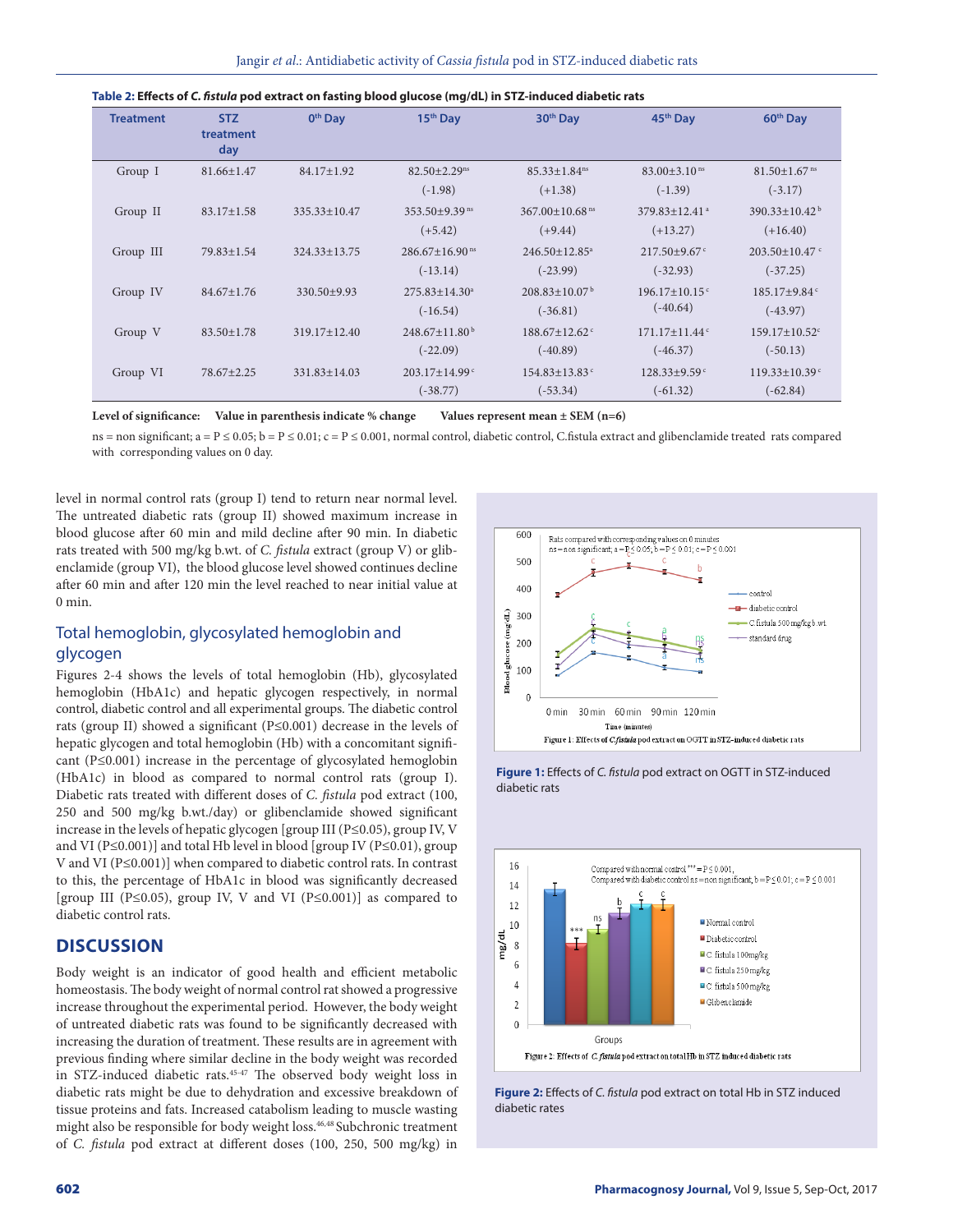

**Figure 3:** Effects of *C. fistula* pod extract on HbA1c in STZ induced diabetic rats



**Figure 4:** Effects of *C. fistula* pod extract on heptic glycogen in STZ induced diabetic rats

diabetic rats prevented the loss of body weight in both dose and duration dependent fashion. These observations are parallel with the finding of other workers who also reported a similar prevention of body weight loss in diabetic rats after administration of *C. fistula* extract.[37,42,46] This might be due to efficient, better glycemic and metabolic homeostasis and prevention of muscles waisting induced by the plant extract.<sup>49</sup>

Streptozotocin is broad spectrum antibiotic and is widely used chemical for the induction of experimental diabetes in animals. STZ selectively destroys the pancreatic beta cells involving uptake of glucose by glucose transporter -2 (GLUT-2). It also generates reactive oxygen species (ROS), which contribute to DNA fragmentation and evokes other deleterious changes in the beta cells of pancreas ultimately inducing beta cell necrosis and depletion of insulin biosynthesis and secretion resulting in hyperglycemia.50-52 This was evident from the marked increase in the fasting blood glucose levels in STZ treated diabetic control rats in the present study. These results are parallel with other reports which have also observed depletion of plasma insulin level and significant elevation in fasting blood glucose level in streptozotocin treated diabetic rats.<sup>34,35,47,53</sup> Administration of glibenclamide or *C. fistula* pod extract at different doses for 60 days in STZ-induced diabetic rats showed significant reduction in the fasting blood glucose levels. These results are parallel with previous reports which have also showed a significant decline in blood glucose levels of diabetic rats after treatment with extract of *C. fistula* fruit pulp,<sup>42</sup> leaves,<sup>38,54</sup> bark,<sup>34,35</sup> flowers,<sup>40,41</sup> and root.<sup>33</sup> The reduction of fasting blood glucose level by *C. fistula* pod extract may be due to its

many potential bioactive phytochemicals especially rhein glycosides, fistulic acid, sennosides A & B, anthoquinones, flavon-3-ol derivatives, kaempferol, proanthocyanidins like catechin, epiafzelechin, epicatechin and procyanidin<sup>25</sup> and quercetin dehydrates.<sup>19</sup> The seed contains oxyanthraquinones, chrysophanol and chrysophanein.<sup>32</sup>

The antihyperglycemic effect of *C. fistula* pod extract might be by virtue of individual or synergistic effects of the phytoconstituents resulting in stimulation of insulin from remnant pancreatic β-cells or insulin mimetic effects which in turn stimulates glucose utilization by hepatic and extra hepatic tissues of the diabetic rats. In addition to this, the extract may cause inhibition of glucose absorption in the gut.<sup>35,38,39,54</sup> Daisy et al, (2010) reported that catechin isolated from methanolic extract of *C. fistula* bark has significant hypoglycemic and insulin mimetic effect in STZ-induced diabetic rats.<sup>35</sup> Previous studies conclusively have shown that phytochemicals like, proanthrocynadins,<sup>55</sup> kaempferol,<sup>56</sup> quercetin<sup>57,58</sup> and anthroqunone derivatives<sup>59,60</sup> possess hypoglycemic effects in the diabetic animals. It is well established that *C. fistula* pod is rich source of antioxidants.<sup>61</sup> which scavenge hyperglycemia induced free radicals and exhibit β-cells protective effect.

Oral glucose tolerance test is well accepted and frequently used assay to screen anti hyper glycemic activity of any drug<sup>62</sup> and also to identity the altered carbohydrate metabolism during post glucose administration.<sup>53</sup> The results of oral glucose tolerance test suggest that rats treated with *C. fistula* pod extract (500 mg/kg b.wt) have better glucose utilization capacity. This action could be due to enhanced insulin secretion from the beta cells, improved glucose utilization and transport.<sup>63</sup> These results are consistent with earlier finding which have also reported significant improvement in oral glucose tolerance in *C. fistula* extract treated diabetic rats.<sup>41,64</sup>

Glycosylated hemoglobin is considered as the most reliable marker of glycemic control in the body.<sup>65</sup> Glycation is a post translational non-enzymatic addition of sugar residues to N-terminal end of the hemoglobin beta chain. The rate of synthesis of HbA1c is directly related to exposure of RBC to glucose.<sup>66</sup> HbA1c is formed progressively and irreversibly over a period of time and it stable till the life of RBC. During diabetes, the excess glucose present in the blood reacts with hemoglobin. Therefore, the total hemoglobin level is decreased with concomitant increase in the percentage of glycosylated hemoglobin (HbA1c) in the blood of streptozotocin induced diabetic rats as observed during present study. Our results are supported by the earlier findings which have also observed significant increase in HbA1c level in STZ diabetic rats.34,38,47,67 Administration of *C. fistula* pod extract or glibenclamide in diabetic rats significantly prevented the rise in glycosylated hemoglobin (HbA1c) level and increased the levels of total hemoglobin in blood. This might be the result of an improvement of the glycemic control in the body. These results are corroborated by earlier reports which have also reported decline of glycosylated hemoglobin levels thereby increasing the levels of total hemoglobin in diabetic rats treated with extract of *C. fistula leaves*,<sup>38,39</sup> bark<sup>34,46,66</sup> and flower.<sup>40,41</sup>

Liver plays a crucial role in maintaining the blood glucose homeostasis. Insulin regulates glucose metabolism in the liver by stimulating glycolysis, glycogenesis and inhibiting gluconeogenesis. Glycogen synthase and glycogen phosphorylase are two key regulatory enzymes that catalyze the rate limiting steps of glycogenesis and glycogenolysis respectively.<sup>35,68</sup> Insulin favours glycogen synthesis by means of stimulation of glycogen synthase and hindering glycogen phosphorylase. The reduced hepatic glycogen content observed in streptozotocin induced diabetic rats in the present study may be correlated with insulin insufficiency and/ or defect in insulin action. These results are parallel with the previous findings where similar decline in glycogen contents in liver was observed in diabetic animals.<sup>38,47,53</sup> When diabetic rats were treated with different doses of *C. fistula* pod extract, a significant dose dependent increase in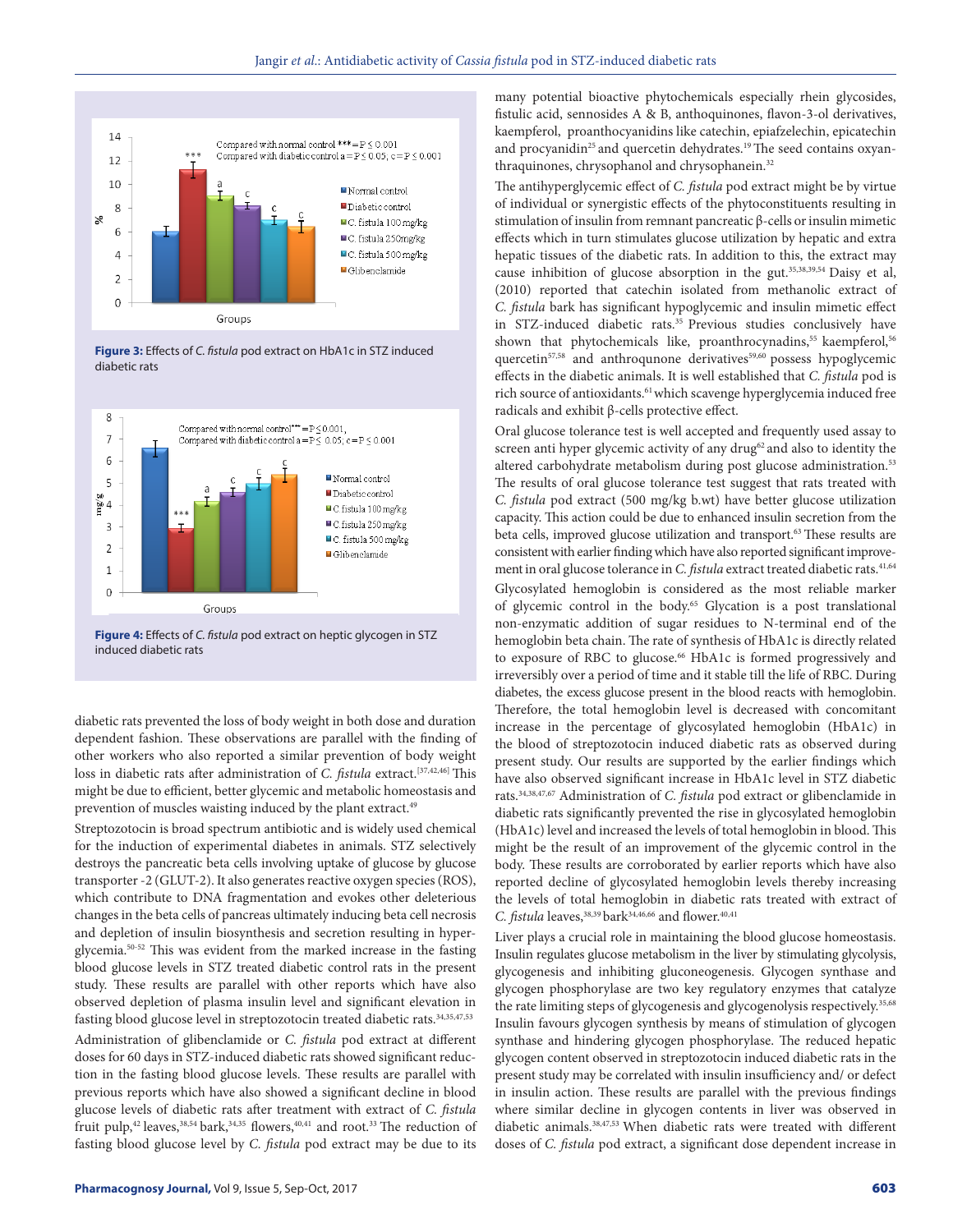hepatic glycogen reserve was observed indicating enhanced rate of glycogenesis probably by virtue of insulin secretagogue or insulin mimetic activity of the extract which may enhance uptake of glucose in hepatic cells or by forcing the activities of enzymes that are involved in glycogen synthesis. These results are in agreement with previous studies which have also shown significant increase in glycogen content of liver after treatment of STZ-induced diabetic rats with *C. fistula* leaves<sup>38,54</sup> and bark extract.35 The observed anti-diabetic effects of *C. fistula* pod extract were comparable to the standard drug glibenclamide.

# **CONCLUSION**

The results of present study showed that 70% ethanolic extract of *C. fistula* pod effectively lowered fasting blood glucose levels and glycosylated hemoglobin in blood and increased glycogen store in the liver of STZ-induced diabetic rats suggesting improved glycemic control in diabetic state and supports the traditional use of the *C. fistula* pod in management of diabetes mellitus.

# **ACKNOWLEDGEMENT**

The authors are thankful to Head, Department of Zoology, University of Rajasthan, Jaipur for providing necessary facilities and also to University Grants Commission, New Delhi for the award of Emeritus Fellowship to Prof. G. C. Jain.

# **CONFLICT OF INTEREST**

There are no conflicts of interest.

# **ABBREVIATIONS USED**

b.wt.: Body weight; *C. fistula: Cassia fistula;* DM: Diabetes mellitus; Hb: Hemoglobin; HbA1c: Glycosylated hemoglobin; OGTT: Oral Glucose Tolerance Test; RBC: Red Blood Cell; STZ: Streptozotocin.

# **REFERENCES**

- 1. American Diabetes Association (ADA). Diagnosis and classification of diabetes mellitus. Diabetes Care. 2011;34 Suppl 1:62-9. https://doi.org/10.2337/dc11-S062; PMid:21193628 PMCid:PMC3006051.
- 2. International Diabetes Federation. Diabetes Atlas. Sixth edition. 2013.
- 3. World Health Organization. Global status report on non-communicable diseases 2010. Geneva. 2011; pp. 1-176.
- 4. Dewanjee S, Das AK, Sahu R, Gangopadhyay M. Antidiabetic activity of *Diospyros peregrina* fruit: effect on hyperglycemia, hyperlipidemia and augmented oxidative stress in experimental type 2 diabetes. Food Chem Toxicol. 2009;47(10):2679-85. https://doi.org/10.1016/j.fct.2009.07.038; PMid:19660513.
- 5. Saxena A, Vikram NK. Role of selected Indian plants in management of type 2 diabetes: a review. J Altern Complement Med. 2004;10(2):369-78. https://doi. org/10.1089/107555304323062365 ; PMid:15165418.
- 6. Arumugam G, Manjula P, Paari N. A review: Anti diabetic medicinal plants used for diabetes mellitus. J Acute Dis. 2013;2(3):196-200. https://doi.org/10.1016/ S2221-6189(13)60126-2.
- 7. Noor A, Bansal VS, Vijayalakshmi MA. Current update on anti-diabetic biomolecules from key traditional Indian medicinal plants. Curr Sci. 2013;104(6):721-7.
- 8. Chopra RN, Nayar SL, Chopra IC. Glossary of Indian medicinal plants, Publication and information Directorate, CSIR, New Delhi. 1992:54.
- 9. Barthakur NN, Arnold NP, Alli I. The Indian laburnum (*Cassia fistula* L.) fruit: an analysis of its chemical constituents. Plants Food Hum Nutr. 1995;47(1):55-62. https://doi.org/10.1007/BF01088167.
- 10. Parrotta JA. Healing Plants of Peninsular India, CABI Publishing, New York: USA, p. 332-4;
- 11. Kulkarni A, Govindappa M, Ramachandra YL, Koka P. GC-MS analysis of methanol extract of *Cassia fistula* and its in vitro anticancer activity on human prostate cancer cell line. Indo Am J Pharm Res. 2015;5(2):937-44.
- 12. Yadav R, Jain GC. Antifertility effect of aqueous extract of seeds of *Cassia fistula* in female rats. Adv Contracept. 1999;15(4):293–301. https://doi. org/10.1023/A:1006784224191 ; PMid:11145371.
- 13. War IR, Ganie SA, Agnihotri RK, Sharma B, Mahajan S, Sharma R. Antifungal activity of *Cassia fistula* linn against some pathogenic fungi. International Journal of Phytomedicine. 2014;6(2):182-7.
- 14. Irshad M, Singh M, Rizvi MA. Assessment of anthelmintic activity of *Cassia fistula*. Middle East J Sci Res. 2010;5(5):346-9.
- 15. Gupta UC, Jain GC. Study on hypolipidemic activity of *Cassia fistula*. Legume in rats: Asian J Exp Sci. 2009;23(1):241-8.
- 16. Bhakta T, Mukherjee PK, Saha K, Pal M, Saha BP, Mandal SC. Evaluation of anti-inflammatory effects of *Cassia fistula* (Leguminosae) leaf extract on rats. J Herbs Spices Med Plants. 2000;6(4):67-72. https://doi.org/10.1300/ J044v06n04\_08.
- 17. Gobianand K, Vivekanandan P, Pradeep K, Mohan CVR, Karthikeyan S. Antiinflammatory and antipyretic activities of Indian medicinal plant *Cassia fistula* Linn. (Golden shower) in Wistar albino rats. Int J Pharmacol. 2010;6(6):719-25. https://doi.org/10.3923/ijp.2010.719.725.
- 18. Manonmani G, Bhavapriya V, Kalpana S, Govindasamy S, Apparanantham T. Antioxidant activity of *Cassia fistula* (Linn.) flowers in alloxan induced diabetic rats. J Ethnopharmacol. 2005;97(1):39–42. https://doi.org/10.1016/j.jep.2004.09.051. PMid:15652272.
- 19. Laxmi V, Bhatia AK, Goel A, Wahi N, Sharma A. Phytochemicals screening and analysis using HPLC to determine the antimicrobial efficacy of *Cassia fistula* extract. Adv Biores. 2015;6(3):1-7.
- 20. Sharma E, Chandel M, Meerwal P, Jangir RN, Jain GC, Pareek H, et al. Therapeutic potential of *Cassia fistula* pod extract in amelioration of carbon tetra cloride induced liver toxicity. Indian J Fund Appl Life Sci. 2016;6:123-31.
- 21. Jadhav SN. Evaluation of immunomodulatory activity of *Cassia fistula*. Int J Pharm Chem Biol Sci. 2014;3:291-3.
- 22. Akanmu MA, Iwalewa EO, Elujoba AA and Adelusola KA. Toxicity potentials of *Cassia fistula* fruits as laxative with reference to senna. Afr J Biomed Res. 2004;7(1):23-6.
- 23. Sayeed AM, Ali AM, Khan GA, Rahman MS. Studies on the characterization and glyceride composition of *Cassia fistula* seed oil. Bangladesh J Sci Indust Res. 1999;34(1):144-8.
- 24. Lal J, Gupta PC. Partial hydrolysis and the structure of the galatomannan from *Cassia fistula* seeds. Planta Med. 1976;30(08):378-83. https://doi. org/10.1055/s-0028-1097747.
- 25. Kashiwada Y, Iizuka H, Toshika K, Chen R, Nonaka G, Nishioka I. Tannins and related compounds. XCIII. Occurrence of enantiomeric proanthocyanidins in the Leguminosae plants, *Cassia fistula* L.; *Cassia Javanica* L. Chem Pharm Bull. 1990;38(4):888-93. https://doi.org/10.1248/cpb.38.888.
- 26. Modi FK, Khorana ML. A study of *Cassia fistula* pulp. Indian J Pharm. 1952;4:61-3.
- 27. Agrawal GD, Rizvi SAI, Gupta PC, Tewari JD. Structure of fistulic acid a new colouring matter from the pods of *Cassia fistula*. Planta Med. 1972;21(02):150-5. https://doi.org/10.1055/s-0028-1099536 ; PMid:5018491.
- 28. Rani M, Kalidhar SB. A new anthraquinone derivative from *Cassia fistula* Linn. pods. Indian J Chem 37B. 1998;37(12):1314-5.
- 29. Misra TN, Singh RS, Pandey HS, Singh BK. A new diterpene from *Cassia fistula* pods. Fitoterapia. 1997;68(4):375-6.
- 30. Misra TN, Singh RS, Pandey HS, Pandey RP. Chemical constituents of hexane fraction of Cassia fistula pods. Fitoterapia LXVII. 1996;67(2):173-4.
- 31. Rastogi RP, Mehrotra BN. Compendium of Indian Medicinal plants, Central Drug Research Institute, Lucknow and National Institute of Science Communication and Information Resources, New Delhi, 2004;(3)140.
- 32. Kuo H, Lee PH, Wein YS. Four new compounds from the seeds of *Cassia fistula*. J Nat Prod. 2002;65(8):1165-7. https://doi.org/10.1021/np020003k; PMid:12193023.
- 33. Balraj S, Indumathy R, Jayshree N, Abirami MS. Evaluation of invitro anti-diabetic activity of various root extract of *Cassia fistula* L. Imperial Journal of Interdisciplinary Research (IJIR). 2016;2(6):758- 61.
- 34. Nirmala A, Eliza J, Rajalakshmi M, Priya E, Daisy P. Effect of hexane extract of *Cassia fistula* barks on blood glucose and lipid profile in streptozotocin diabetic rats. Int J Pharmcol. 2008;4(4):292-6. https://doi.org/10.3923/ijp.2008.292.296.
- 35. Daisy P, Balasubramanian K, Rajalakshmi M, Eliza J, Selvaraj J. Insulin mimetic impact of catechin isolated from *Cassia fistula* on the glucose oxidation and molecular mechanisms of glucose uptake on streptozotocin-induced diabetic Wistar rats. Phytomedicine. 2010;17(1):28-36. https://doi.org/10.1016/j.phymed. 2009.10.018 ; PMid:19931438.
- 36. Malpani SN, Manjunath KP, Sholapur H, Savadi RV, Akki KS, Darade SS. Antidiabetic activity of *Cassia fistula* Linn. bark in alloxan induced diabetic rats. International Journal of Pharmaceutical Sciences and Research. 2010;2(1):382-5.
- 37. Agnihotri A, Singh V. Effect of *Tamarindus indica* linn. and *Cassia fistula* linn. stem bark extracts on oxidative stress and diabetic conditions. Acta Poloniae Pharmaceutica - Drug Research. 2013;70(6):1011-9.
- 38. Vasudevan K, Manoharan S, Panjamurthy K, Vellaichamy L, Chellammal A. Evaluation of antihyperglycemic effect of *Cassia fistula* (linn.) leaves in streptozotocin induced diabetic rats. Electronic Journal of Pharmacology and Therapy. 2008;1:57–60.
- Einstein JW, Rais MM, Mohd AM. Comparative evaluation of the antidiabetic effects of different parts of *Cassia fistula* Linn, a Southeast Asian plant. Journal of Chemistry. 2013;2013:1-10. https://doi.org/10.1155/2013/714063.
- 40. Jeyanthi KA. Beneficial effect of *Cassia fistula* (l) flower extract on antioxi-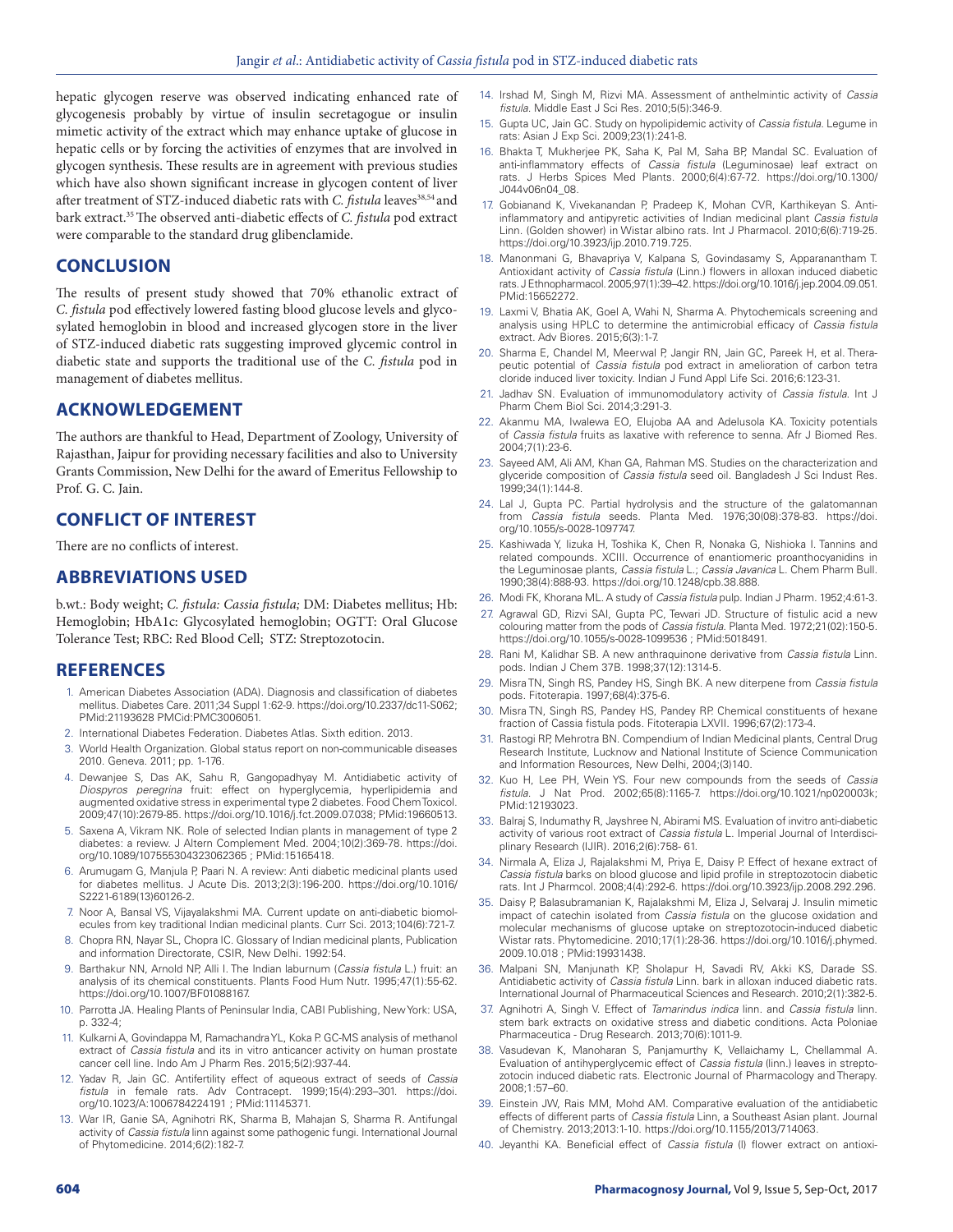dant defense in streptozotocin induced diabetic rats. Int J Pharm Pharm Sci, 2012;4:274-6.

- 41. Jarald EE, Joshi SB, Jain DC, Edwin S. Biochemical evaluation of the hypoglycemic effects of extract and fraction of *Cassia fistula* Linn. in alloxan-induced diabetic rats. Indian J Pharm Sci. 2013;75(4):427-34. https://doi.org/10.4103/ 0250-474X.119823 ; PMid:24302797 PMCid:PMC3831724.
- 42. Akhila S, Aleykutty NA. Antidiabetic activity studies on *Cassia fistula* fruits. Adv J Pharm Life Sci Res. 2015;3:1-8.
- 43. Ayurvedic Pharmacopoeia of India, Part 1, Vol.5, New Delhi, Government of India Publication, 2001. pp 8-9. PMCid:PMC3300515.
- 44. Montgomery R. Determination glycogen. Arch Biochem Biophys. 1957;67(2): 378-86. https://doi.org/10.1016/0003-9861(57)90292-8.
- 45. Adiga S, Bairy KL, Meharban A, Punita IS. Hypoglycemic effect of aqueous extract of *Trichosanthes dioica* in normal and diabetic rats. Int J Diabetes Dev Ctries. 2010;30(1sa):38-42. PMid:20431805 PMCid:PMC2859283.
- 46. Daisy P, Saipriya K. Biochemical analysis of *Cassia fistula* aqueous extract and phytochemically synthesized gold nanoparticles as hypoglycemic treatment for diabetes mellitus. Int J Nanomedicine. 2012:7;1189-202. https://doi. org/10.2147/IJN.S26650 ; PMid:22419867 PMCid:PMC3299574.
- 47. Jayaprasad B, Sharavanan PS, Sivaraj R. Antidiabetic effect of *Chloroxylon swietenia* bark extracts on streptozotocin induced diabetic rats. Beni-Suef University Journal of Basic and Applied Sciences. 2016;5(1):61-9. https://doi. org/10.1016/j.bjbas.2016.01.004
- 48. Hakkim FL, Girija S, Kumar RS, Jalaludeen MD. Effect of aqueous and ethanol extracts of *Cassia auriculata* L. flowers on diabetes using alloxan induced diabetic rats. Int J Diabetes & Metabolism. 2007;15:100-6.
- 49. Pareek H, Sharma S, Khajja BS, Jain K, Jain GC. Evaluation of hypoglycemic and anti-hyperglycemic potential of *Tridax procumbens* (Linn.). BMC Complementary and Alternative Medicine, 2009;9:48. Available from: http://www. biomedcentral.com/1472-6882/9/48. https://doi.org/10.1186/1472-6882-9-48 ; PMid:19943967 PMCid:PMC2790435.
- 50. Szkudelski T. The mechanism of alloxan and streptozotocin action in B cells of the rat pancreas. Physiol Res. 2001;50(6):537-46. PMid:11829314.
- 51. Lenzen S. The mechanisms of alloxan- and streptozotocin-induced diabetes Diabetologia. 2008;51(2):216-26. https://doi.org/10.1007/s00125-007-0886-7 PMid:18087688.
- 52. Wu J, Yan LJ. Streptozotocin-induced type 1 diabetes in rodents as a model for studying mitochondrial mechanisms of diabetic β cell glucotoxicity. Diabetes Metab Syndr Obes. 2015;8:181–8. PMid:25897251 PMCid:PMC4396517.
- 53. Kumar V, Ahmed D, Gupta PS, Anwar F, Mujeeb M. Anti-diabetic, anti-oxidant and anti-hyperlipidemic activities of *Melastoma malabathricum* linn. leaves in streptozotocin induced diabetic rats. BMC Complement Altern Med. 2013;13:222. Available from: http://www.biomedcentral.com/1472-6882/13/222. https://doi. org/10.1186/1472-6882-13-222 ; PMid:24010894 PMCid:PMC3847142.
- 54. Silawat N, Jarald EE, Jain N, Yadav A, Deshmukh PT. The mechanism of hypoglycemic and antidiabetic action of hydroalcholic extract of *Cassia fistula* Linn. in rats. The Pharma. 2009;1:82-92.
- 55. Yokozawa T, Cho EJ, Park CH, Kim JH. Protective effect of proanthocyanidin against diabetic oxidative stress. Evid Based Complement Alternat Med. 2012;2012. Available from http://dx.doi.org/10.1155/2012/623879. https://doi. org/10.1155/2012/623879.
- 56. Luangpiom A, Kourjampa W, Junaimaung T. Anti-hyperglycemic properties of Moringa oleifera lam. aqueous leaf extract in normal and mildly diabetic mice. Br J Pharmacol Toxicol. 2013;4(3):106-9.
- 57. Ali FT, Hassan NS, Abdrabou RR. Potential activity of *Moringa oleifera* leaf extract and some active ingredients against diabetes in rats. Int J Sci Eng Res. 2015;6(5):1490.
- 58. Jangir RN, Jain GC. Antidiabetic and antioxidant potential of hydroalcoholic extract of *Moringa oleifera* leaves in streptozotocin-induced diabetic rats. European Journal of Pharmaceutical and Medical Research. 2016;3:438-50.
- 59. Lee MS and Sohn CB. Anti-diabetic properties of chrysophanol and its glucoside from rhubarb rhizome. Biol Pharm Bull. 2008;31(11):2154-7. https://doi. org/10.1248/bpb.31.2154 ; PMid:18981591.
- 60. Choi SZ, Lee SO, Jang KU, Chung SH, Park SH, Kang HC, Yang EY, Cho HJ, Lee KR. Antidiabetic stilbene and anthraquinone derivatives from *Rheum undulatum*. Arch Pharm Res. 2005;28:1027-30. https://doi.org/10.1007/BF02977396; PMid:16212232.
- 61. Luximon-Ramma A, Bahorun T, Soobrattee MA, Aruoma OI. Antioxidant activities of phenolic, proanthocyanidin, and flavonoid components in extracts of *Cassia fistula*. J Agric Food Chem. 2002;50(18):5042-7. https://doi.org/10.1021/jf0201172; PMid:12188605.
- 62. Alberti KG, Zimmet PZ. Definition, diagnosis and classification of diabetes mellitus and its complications. Part 1: diagnosis and classification of diabetes mellitus provisional report of a WHO consultation. Diabet Med. 1998;15:539-53. https:// doi.org/10.1002/(SICI)1096-9136(199807)15:7<539::AID-DIA668>3.0.CO;2-S.
- 63. Hui H, Tang G, Go WVL. Hypoglycemic herbs and their action mechanisms. Chin Med. 2009;4(1):11-4. https://doi.org/10.1186/1749-8546-4-11; PMid:19523223 PMCid:PMC2704217.
- 64. Ashraf AM, Sagar HA, Sultana MC, Azad AK, Begum K, Wahed MII. Antihyperglycemic and analgesic activities of ethanolic extract of *Cassia fistula* (L.) stem bark. Int J Pharm Sci Res. 2012;3:416-23.
- 65. Lyons TJ, Basu A. Biomarker in diabetes: hemoglobin A1c, vascular and tissue markers. NIH Public Access. 2012;159(4):303-12. https://doi.org/10.1016/j. trsl.2012.01.009.
- 66. Kaleem M, Medha P, Ahmed QU, Asif M, Bano B. Beneficial effects of *ss* extract in streptozocin induced diabetic rats. Singapore Med. 2008;49(10):800-4.
- 67. Giribabu N, Kumar KE, Rekha SS, Muniandy S, Salleh N*. Chlorophytum borivilianum* root extract maintains near normal blood glucose, insulin and lipid profile levels and prevents oxidative stress in the pancreas of streptozotocininduced adult male diabetic rats. Int J Med Sci. 2014;11(11):1172-84. https://doi. org/10.7150/ijms.905 ; PMid:25249786 PMCid:PMC4166863.
- 68. Stalmans W, Bollen M, Mvumbi L. Control of glycogen synthesis in health and disease. Diabetes Metab Rev. 1987;3:127–61. https://doi.org/10.1002/ dmr.5610030107; PMid:3032540.



#### **GRAPHICAL ABSTRACT HIGHLIGHTS OF PAPER**

- Antidiabetic activity of 70 % ethanolic extract of *C. fistula* Linn. pod in STZ-induced diabetic rats was studied.
- Extract treatment in STZ- diabetic rat significantly restored body weight.
- The extractalso showed significant reduction infasting blood glucose, glycosylated hemoglobin (HbA1c) levels and improvement in OGTT.
- Hepatic glycogen store was also increased significantly in extract treated STZdiabetic rats.
- The anti-hyperglycemic effect of the extract was comparable with standard drug glibenclamide and supports the traditional use of *C. fistula* pod in the management of diabetes mellitus.